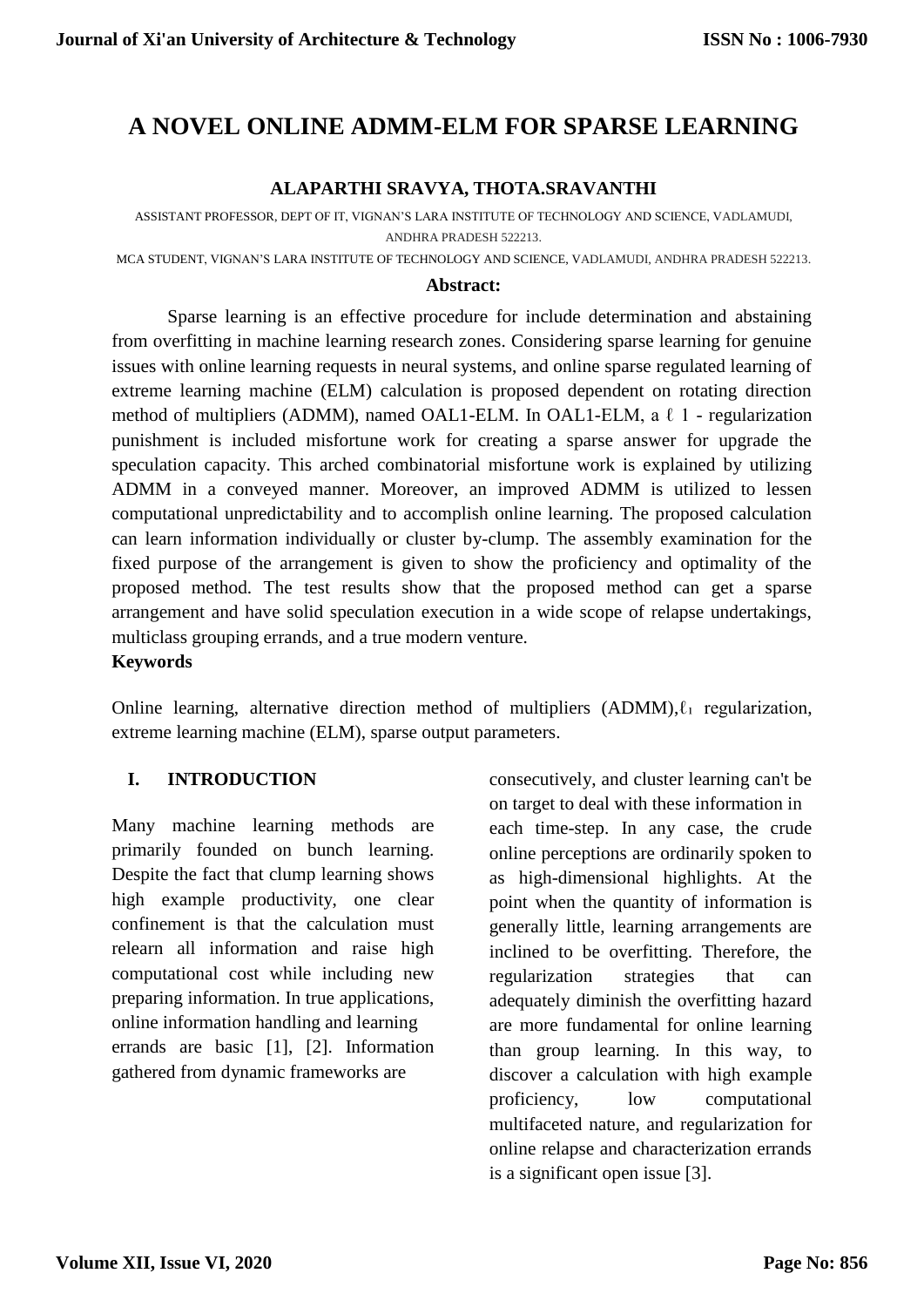Neural system (counting profound system) is one of the most famous worth capacity estimate models for information relapse and arrangement undertakings [4]. The neural system has a solid nonlinear estimate capacity and can outline complex nonlinear relationship in principle [5], [6]. Be that as it may, standard neural system preparing methods, (for example, blunder backpropagation) raise the high computational cost and experience the ill effects of oversensitivity to hyperparameter tuning. Then, the arrangement is anything but difficult to be stuck at saddle focuses in misfortune work space and the learning execution is unforeseeable. Group learning methods can maintain a strategic distance from such learning issues in offline preparing and even have lower worldwide calculation all through all information. In any case, when some new information come in online preparing, bunch learning methods can't hold a decent speculation ability under the given computational expense [7], [8].

Another issue is the structure of neural systems. In every single accessible structure, feed-forward neural system (FFNN) is a brief and common decision and has been applied in different fields, on account of the convenience and the low computational expense [9], [10]. Some generally inquired about FFNNs contain spiral premise work organize (RBF) [11], [12], extreme learning machine (ELM) [13], [14] and arbitrary vector useful connection arrange [15], [16]. Contrasted and different FFNNs, the ordinary ELM as a cluster learning method has the benefits of low runtime intricacy of preparing, solid speculation ability, and high estimate exactness. A significant variation, named

as an online consecutive extreme learning machine (OS-ELM) [17], can work in online range learning and make ELM not constrained to the clump learning way. These focal points make ELM to be a successful and handy method for progressively across the board applications, for example, picture acknowledgment [18], [19] and flaw finding [2], [1].

The key element of ELM is that the info covered up layer parameters can be given indiscriminately and need not be tuned, and this component extraordinarily lessens the preparation computational expense and for the most part holds solid speculation capacity  $[8]$ ,  $[2]$ – $[3]$  $[4]$ . In the mean time, ELM with the output loads settled by regularized least squares has been demonstrated to keep up the interesting ideal fixed point [5], [6], and the steadiness proof about the haphazardly setting of shrouded layer parameters have been given in [14], [15]. In any event, for multi-layer neural systems, for example, in profound learning considers, ELM gives some novel favorable circumstances by utilizing some preparation procedures [7], [8] from profound learning.

At the point when ELM is utilized for online learning errands, as different methods in regulated learning, three significant issues are raised: keeping away from over-fitting, diminishing guess blunders, and decreasing the computational expense. Regularization punishment (standard regularization normally) included the misfortune capacity can decrease the basic danger of the system by diminishing the standard of loads to improve the speculation capacity [9]–[3][1]. Hence, standard regularization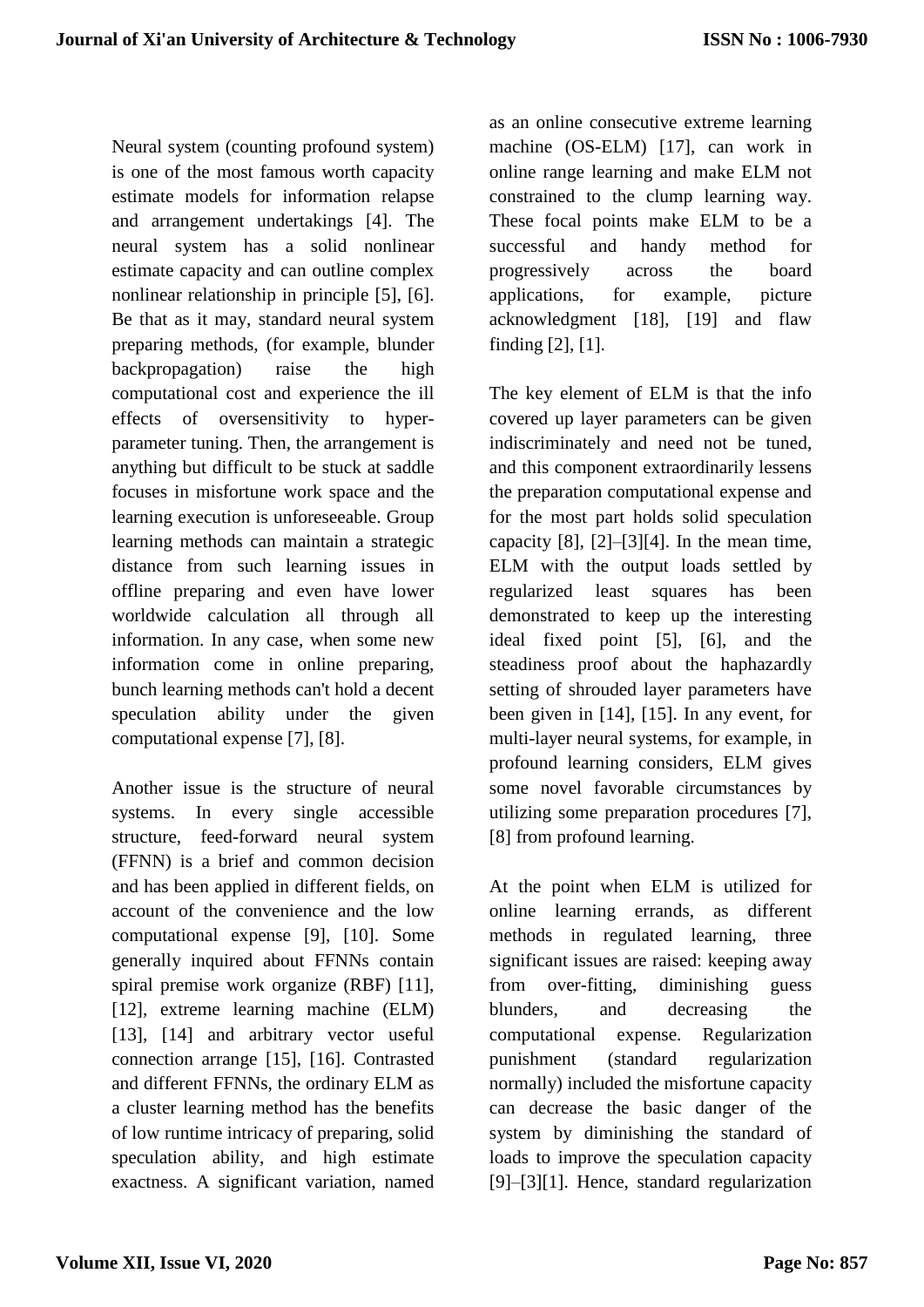can adequately maintain a strategic distance from over-fitting issues. Two principle standard regularization methods are  $\ell$ 1 - standard regularization and  $\ell$ 2 standard regularization. In OS-RELM [2], a  $\ell$ 2 - regularization is utilized in OS-ELM to upgrade speculation capacity and to dodge the peculiarity issue. Varying to  $\ell$ 2 regularization, limiting  $\ell$ 1 - regularization punishment can yield a sparse arrangement of loads to lessen computational cost and accomplish include choice capacity [33]. Notwithstanding, the  $\ell$ 1 - standard regularization punishment makes the misfortune work gets not differentiable at zero focuses. In this way, tackling online  $\ell$ 1 - regularization streamlining is troublesome [4], [5]. Numerous researchers put forth attempts to tackle this issue [6], [7], however the current methods with high runtime computational multifaceted nature in each time-step are not reasonable for online learning. Be that as it may, some progressed raised streamlining methods demonstrate the possibility to take care of this issue under the acceptable computational unpredictability. The alternative direction method of multipliers (ADMM) is a compelling method to take care of the raised advancement issue of combinatorial misfortune work [8], [9] in a conveyed calculation way. ADMM acquires the highlights of double disintegration and expanded Lagrange method and can even accomplish equal registering in different preparing [40]. There are likewise some improved ADMM methods that can lessen computational expense in specific errands [5].

For online managed learning undertakings, we proposed a calculation named online ADMM-based ℓ1 - regularized-ELM

(named OAL1-ELM). Thinking about the benefits of ELM, we utilize regularized single-covered up layer ELM as the learning model in this paper. The parameters of the concealed layer are instated arbitrarily and fixed all through the preparation procedure. In each timestep, when another example comes, the prompt arrangement of the online  $l1$  regularized combinatorial misfortune work is refreshed by the improved ADMM that we proposed. OAL1-ELM guarantees just O(n2) per-step-time computational multifaceted nature, where n is the element of highlights. The combination examination and the test results show the strength and viability in learning and highlight choice.

### **II. RELATED WORK**

Neural system (counting profound system) is one of the most well known worth capacity estimate models for information relapse and order undertakings. Neural system has a solid nonlinear estimation capacity and can outline complex nonlinear relationship in principle. Be that as it may, standard neural system preparing methods, (for example, blunder back spread) raise high computational cost and experience the ill effects of oversensitivity to hyper-parameter tuning. In the mean time, the arrangement is anything but difficult to be stuck at saddle focuses in misfortune work space and the learning execution is unforeseeable. Bunch learning methods can stay away from such learning issues in offiine preparing and even have a lower worldwide calculation all through all information. Nonetheless, when some new information come in online preparing, group learning methods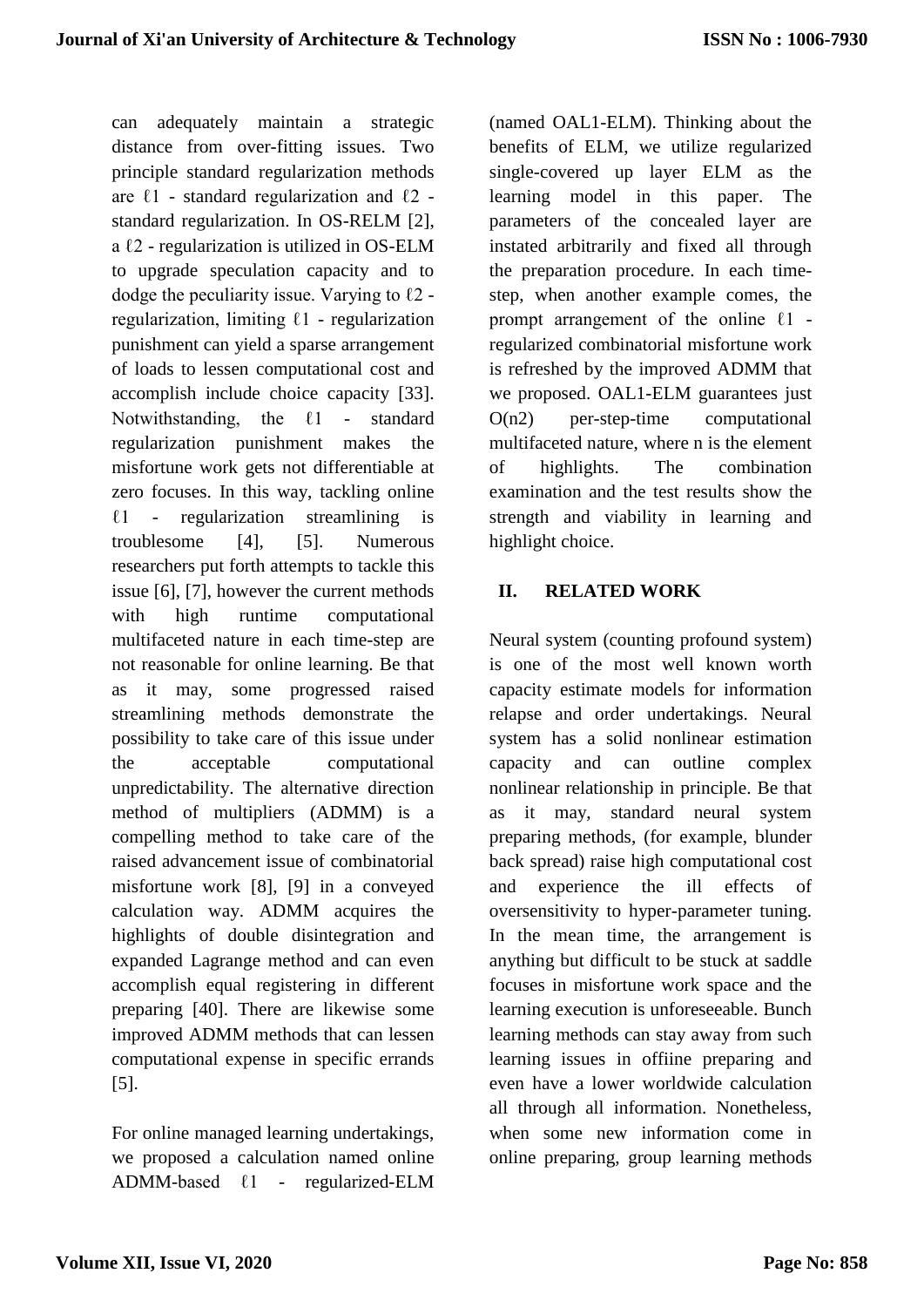can't hold a decent speculation ability under the given computational expense.

Another issue is the structure of neural systems. In every single accessible structure, feed forward neural system (FFNN) is a compact and regular decision, and has been applied in different fields, as a result of the convenience and the low computational expense

#### **Bunch to Transductive Online Learning**

where named models are thought to be drawn autonomously from some dispersion, and the more troublesome online setting, where marked models show up in a subjective grouping. In addition, there are basic methodology that convert any online learning calculation to a similarly decent cluster learning calculation [8]. This paper gives a technique going the other way. It is notable that the online setting is carefully harder than the cluster setting, in any event, for the basic one-dimensioanl class of edge works on the span [0; 1]. Subsequently, we consider the online transductive model of Ben-David, Kushilevitz, and Mansour [2]. In this model, a discretionary however obscure arrangement of n models (x1; y1); : ; (xn; yn)  $2 \times f_i$  : 1g is fixed ahead of time, for some occasion space X. The arrangement of unlabeled models is then introduced to the student,  $\delta = f$ xij $1 \cdot I \cdot$ ng. The models are then uncovered, in an online way, to the student, for  $I = 1$ ; 2; : ; n. The student watches model xi (alongside all past marked models (x1;  $y1$ ; : ; (xi;1; yi;1) and the unlabeled model set §) and must foresee yi. The genuine mark yi is then uncovered to the student. After this happens, the student looks at its number of missteps to the base

number of slip-ups of any of an objective class F of capacities  $f : X$  !  $f_i 1$ ; 1g, (for example, straight edge capacities). Note that our outcomes are in this kind of rationalist model [7], where we consider self-assertive marks, in contrast to the feasible setting, i.e., silent or PAC models, where it is accepted that the names are predictable with some f 2 F.

## **Dynamic Feature Scaling for Online Learning of Binary Classifiers**

Machine learning calculations require train and test occasions to be spoken to utilizing a lot of highlights. For instance, in administered report grouping [9], a record is often spoken to as a vector of its words and the estimation of an element is set to the occasions the word comparing to the element happens in that archive. Be that as it may, various highlights possess distinctive worth extents, and often one must scale the element esteems before any regulated classifier is prepared. In our case of archive grouping, there are both exceptionally visit words (for example stop words) just as extremely uncommon words. Often, the overall distinction of an estimation of a component is more educational than its outright worth. Along these lines, highlight scaling has appeared to improve execution in grouping calculations. Regularly, include values are scaled to a standard range in a preprocessing step before utilizing the scaled highlights in the resulting learning task. In any case, this preprocessing way to deal with include esteem scaling is dangerous as a result of a few reasons.

To start with, often include scaling is done in an unaided way without talking with the marks doled out to the preparation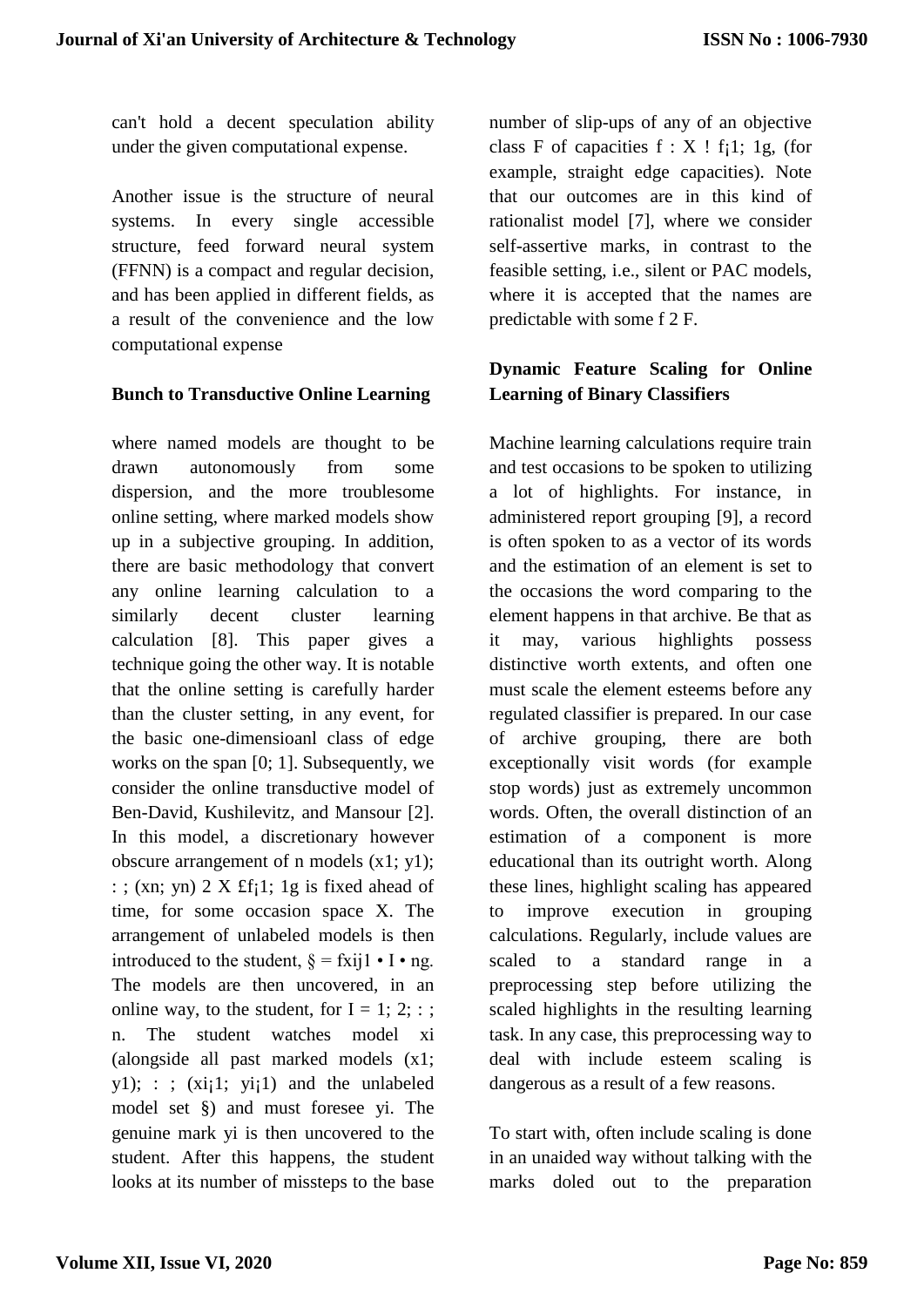occurrences. Despite the fact that this is the main choice in solo learning undertakings, for example, report bunching, for administered learning errands, for example, archive arrangement, where we do approach the name data, we can utilize the name data additionally for highlight scaling. Second, it is preposterous to expect to perform highlight scaling as a preprocessing step in one-pass online learning setting. In onepass online learning we are permitted to cross through the arrangement of preparing cases just a single time. Learning from extremely huge datasets, for example, twitter streams or Web scale learning calls for calculations that require just a solitary ignore the arrangement of preparing occasions. In such situations it is beyond the realm of imagination to expect to scale the element esteems already by utilizing insights from the whole preparing set. Third, regardless of whether we preregister scaling parameters for an element, those qualities may get out of date in an online learning setting in which the factual properties of the preparation cases shift over the time. For instance, a twitter content stream with respect to a specific catchphrase may change additional time and the scaling factors registered utilizing old information probably won't be suitable for the new information.

### **Extreme Learning Machines**

Machine learning and man-made reasoning have apparently never been as basic and critical to genuine applications as they are in the present self-governing, huge information period. The achievement of machine learning and man-made brainpower depends on the conjunction of three vital conditions: ground-breaking figuring situations, rich as well as enormous information, and productive learning procedures (calculations). The extreme learning machine (ELM) as a developing learning procedure gives productive brought together answers for summed up feed-forward systems including yet not constrained to (both single-and multi-covered up layer) neural systems, outspread premise work (RBF) systems, and bit learning. ELM theories1– 4 show that shrouded neurons are significant however can be arbitrarily produced and autonomous from applications, and that ELMs have both all inclusive estimation and characterization abilities; they additionally construct an immediate connection between various speculations (explicitly, edge relapse, enhancement, neural system speculation execution ,direct framework security, and grid hypothesis). Thus, ELMs, which can be organically propelled, offer noteworthy points of interest, for example, quick learning speed, simplicity of usage, and negligible human intercession. They hence have solid potential as a practical alternative method for enormous scope processing and machine learning. This extraordinary version of Trends and Controversies incorporates eight unique works that detail the further advancements of ELMs in speculations, applications, and equipment usage. In "Authentic Learning with ELMs for Big Data," the creators propose utilizing the ELM as an autoencoder for learning highlight portrayals utilizing solitary qualities.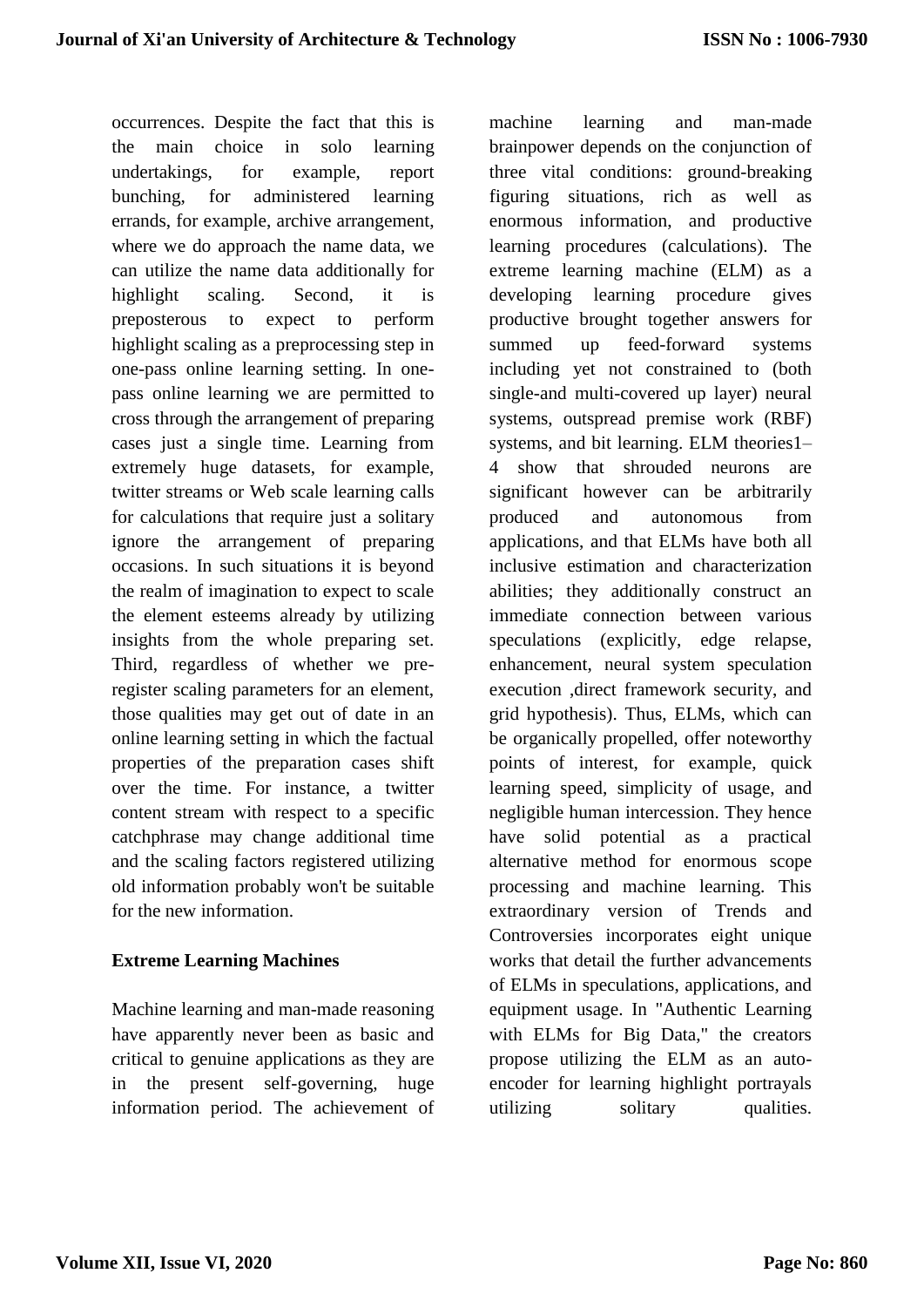

FIG : **Extreme learning machines**

### **III. PROPOSED WORK**

Progressed curved streamlining methods demonstrate potential to take care of this issue under the allowable computational multifaceted nature. Alternative direction method of multipliers (ADMM) is a successful method to tackle the curved streamlining issue of combinatorial misfortune work in conveyed calculation way. ADMM acquires the highlights of double deterioration and enlarged Lagrange method and can even accomplish equal figuring in different handling [40]. There are additionally some improved ADMM methods that can decrease computational expense in some specific errands . For online managed learning undertakings, we proposed a calculation named online ADMM-based '1 rergularized-ELM (named OAL1-ELM). Thinking about the upsides of ELM, we utilize regularized single-covered up layer ELM as the learning model . The parameters of the shrouded layer are introduced haphazardly and fixed all through the preparation procedure. In each time-step, when another example comes,

the quick arrangement of the online '1 regularized combinatorial misfortune work is refreshed by the improved ADMM that we proposed.

It is important that the proposed calculation is to accomplish the output parameters refreshed in online the arbitrarily chose or pre-tuned shrouded parameters are received

# **ONLINE ADMM-BASED L1- REGULARIZATION-ELM**

In this segment, an online '1-regularized-ELM learning calculation is proposed for understanding relapse and multivariate order undertakings. An improved ADMM for limiting online '1-standard regularization combinatorial misfortune capacity and decreasing computational unpredictability is determined.

### **A. L1-Regularized-ELM**

The fundamental goodness of  $l1$  regularization on weight parameters is that a few components of arrangement are will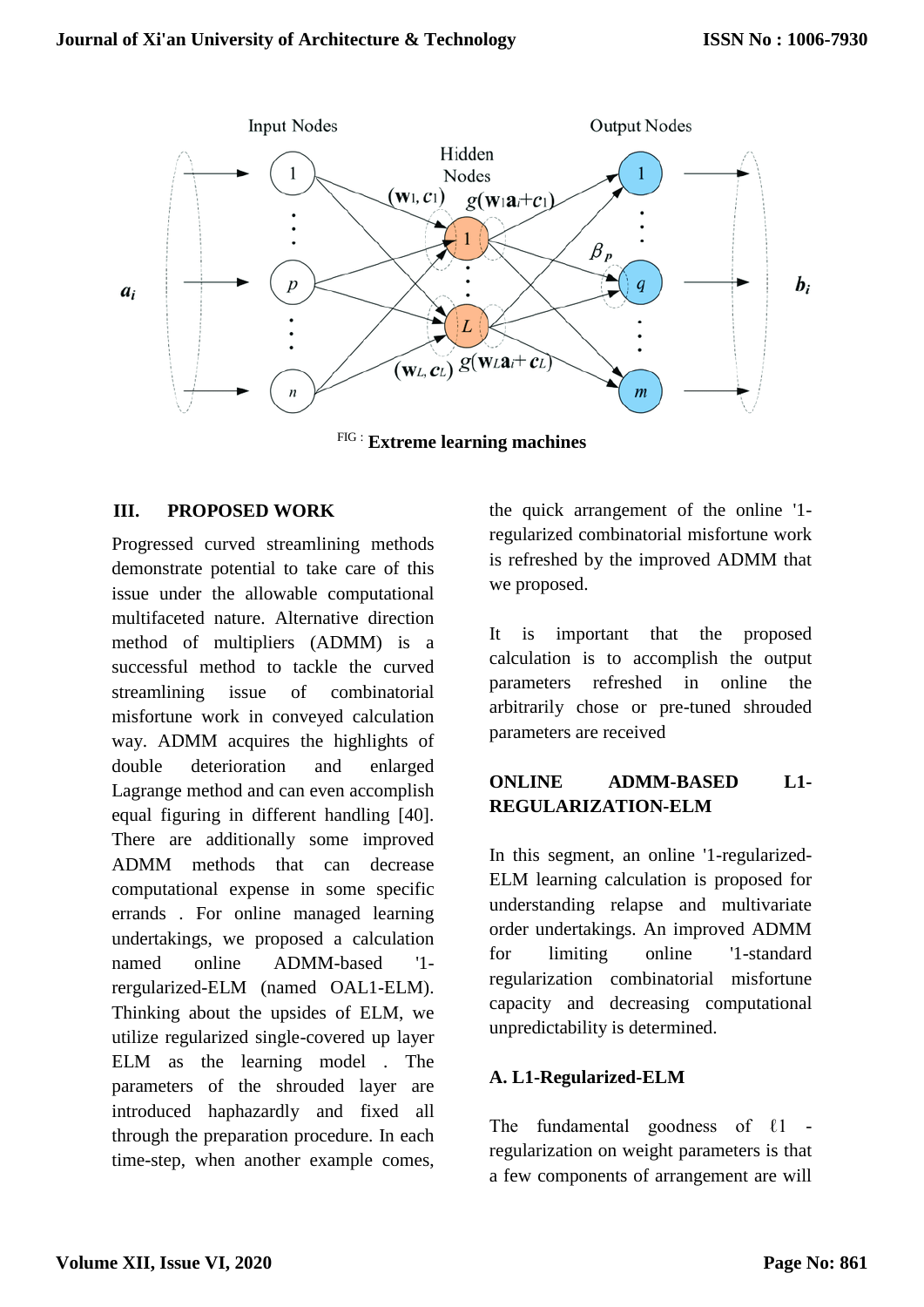in general be zeros. This method is called sparsification. The misfortune capacity of  $l1$  - regularized-ELM issue can be figured as

minβ12∥Hβ−y||22+λ||β||1(1)

where H (include framework) is the output of concealed layer,  $\beta$  is the output loads between shrouded layer and output layer, y is the objective output vector, and the scaler hyper-parameter  $\lambda$  is a regularization parameter that loads the regularization impact, where  $\lambda$  > 0 holds. The ideal output loads can be communicated as

β∗=argminβ{12∥Hβ−y∥22+λ∥β∥1}(2)

It tends to be seen that the misfortune work in (11) is a mix of a mean square blunder (MSE) and a  $\ell$ 1 - regularization punishment weighted by  $\lambda$ . Since the term  $\lambda$ ||β||1 is non-differentiable in zero point, comprehending (12) by ordinary methods is troublesome.

# **B. Online ADMM-Based L1- Regularized-ELM**

It is significant that the proposed calculation is to accomplish the output parameters refreshed in online learning assignments, when the arbitrarily chose or pre-tuned shrouded parameters are embraced [5], [6].

### **Algorithm 1 Online ADMM-Based** ℓ1 **- Regularized-ELM**

Set hyper-parameters L, a, b, and  $\{\lambda, \rho, \varepsilon\}$ . Initialize  $x0=z0=\mu 0=0n$ ,  $F0=0n\times n$ ,  $Q0=1/$ εI . Set time-step k=0 . Compute Hk as in [\(5\).](https://ieeexplore.ieee.org/document/#deqn5)

**for** iteration t=1,… , N **do** Compute Fk as in [\(21\).](https://ieeexplore.ieee.org/document/#deqn21) Compute  $Q(k)$  as in  $(23)$ . Update xk,zk, $\mu$ k as in [\(24\).](https://ieeexplore.ieee.org/document/#deqn24) **end for**

**return** β∗=zN .

In Algorithm 1 we see that the emphasis calculations are introduced in line 6 to line 8. In each line the runtime unpredictability is just  $O(n2)$ . Along these lines,  $OAL1$ -ELM has an O(n2) multifaceted nature in both runtime and memory in each timestep cycle.

A comparable related work to the proposed OAL1-ELM is the generally utilized online consecutive ELM (OS-ELM) [11]. An OS-ELM can likewise learn information individually with O(n2) runtime intricacy in each time-step. The key procedure for the two calculations to decrease computational intricacy is utilizing the Woodbury equation (Lemma 1 in this paper). In any case, the significant distinction is that the proposed OAL1- ELM is a  $\ell$ 1 - regularized calculation both to improve the speculation capacity and to execute highlight determination. The normal OS-ELM has no such regularization work, and even an introduction learning stage is important to abstain from running into peculiarity issue. OAL1-ELM utilizes proximal administrator to maintain a strategic distance from this issue. Operating system RELM [32], as a  $\ell$ 2 - regularized calculation, additionally has no element choice capacity. Operating system L1- ELM [35] and Sparse ELM [48] are connected works that can produce arrangement, yet they are still clump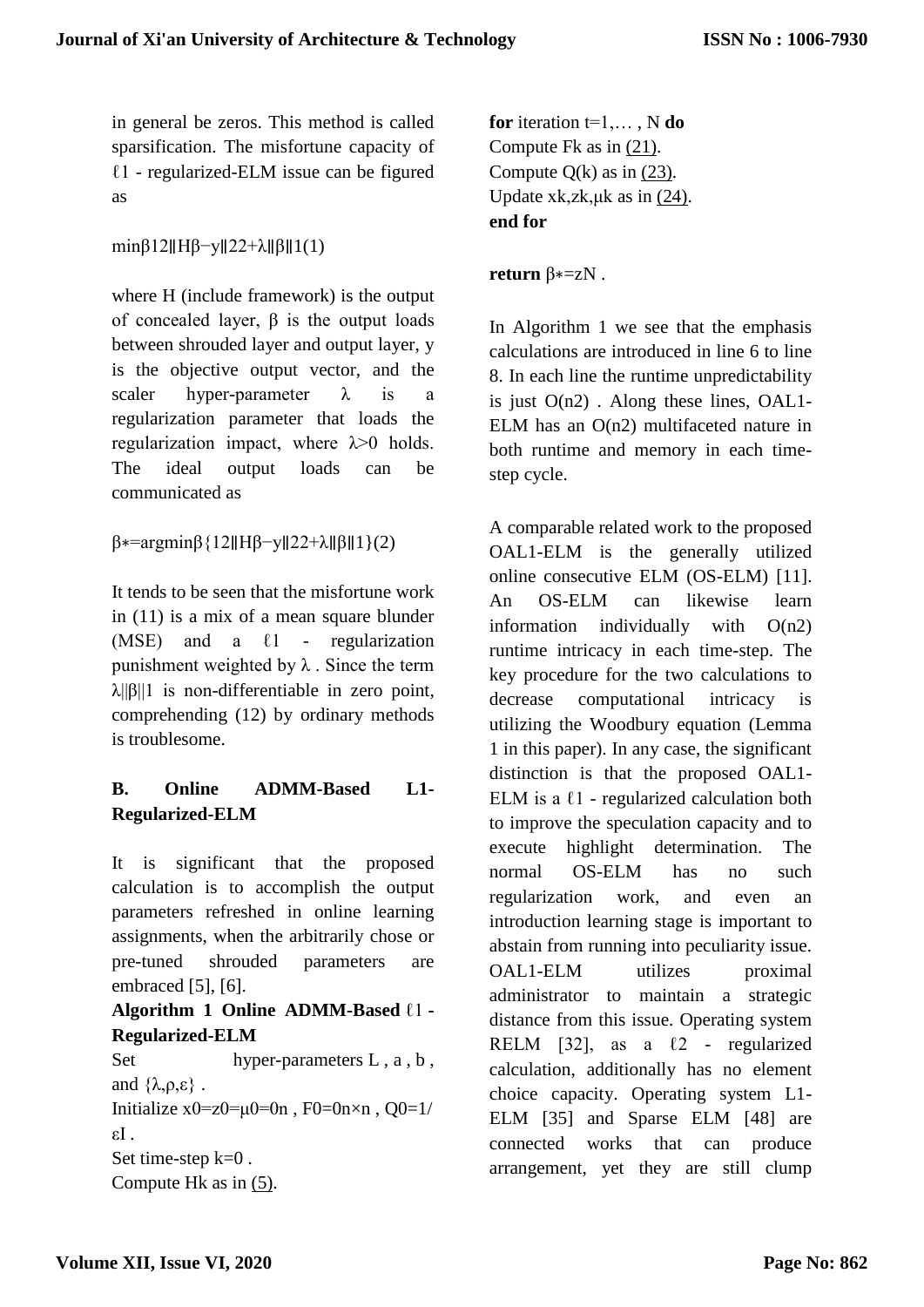learning calculations. Along these lines, OAL1-ELM is the principal calculation that joins all after algorithmic highlights: online learning, include choice, O(n2) runtime intricacy, and no peculiarity issue.

### **CONCLUSION**

For sparse online regulated learning assignments, online ADMM based '1-rergularized-ELM (named OAL1- ELM) calculation was proposed in this paper. The prime enhancement issue with the misfortune capacity of '1-regularized squared blunder was changed as expanded Lagrangians by double deterioration. Two proximal administrators were utilized to explain these double opti-mizations under the conveyed ADMM structure. Recursive least squares method was utilized to make online learning accessible. In this work, we proposed and tried the calculation just in single-covered up layer model. Step by step instructions to utilize OAL1-ELM to prepare multi-covered up layer FFNNs or even profound systems turns into a significant examination issue. Since OAL1-ELM can work in online learning undertakings, we think the grouping toarrangement errands, for example, in NLP and machine interpretation, can be settled by OAL1-ELM. Along these lines, both algorithmic explores and uses of OAL1- ELM make up the future works.

### **REFERENCES**

- [1]D. Bollegala, ''Dynamic feature scaling for online learning of binary classi ers,'' *Knowl. Based Syst.*, vol. 129, pp. 97 105, Aug. 2017.
- [2]D. Li, N. Meng, and Q. Jin, ''Application of hybrid prediction model for dry point soft sensing of aviation kerosene,'' in *Proc. World Congr. Intell. Control Automat.*, Shenyang, China, Jun./Jul. 2014, pp. 1842 1847.

[3]S. Kakade and A. T. Kalai, ''From batch to transductive online learning,'' in *Proc. Adv. Neural Inf. Process. Syst.*, Vancouver, BC, Canada, Dec. 2005,

pp. 611 618.

- [4]M. A. Norouzian and S. Asadpour, ''Prediction of feed abrasive value by arti cial neural networks and multiple linear regression,'' *Neural Comput. Appl.*, vol. 21, no. 5, pp. 905 909, Jul. 2012.
- [5]D. Li, Y. Wang, T. Song, and Q. Jin, ''An adaptive policy evaluation network based on recursive least squares temporal difference with gradient correction,'' *IEEE Access*, vol. 6, pp. 7515 7525, 2018.
- [6]V. Mnih *et al.*, ''Human-level control through deep reinforcement learning,'' *Nature*, vol. 518, pp. 529 533, Feb. 2015.
- [7]L. Zhao and Y. Jia, ''Neural networkbased adaptive consensus tracking control for multi-agent systems under actuator faults,'' *Int. J. Syst. Sci.*, vol. 47, no. 8, pp. 1931 1942, Jun. 2016.
- [8]Y. Zhao, G. Wang, Y. Yin, Y. Li, and Z. Wang, ''Improving ELM-based microarray data classi cation by diversi ed sequence features selection,'' *Neural Comput. Appl.*, vol. 27, no. 1, pp. 155 166, Jan. 2016.
- [9]T. Minemoto, T. Isokawa, H. Nishimura, and N. Matsui, ''Feed forward neural network with random quaternionic neurons,'' *Signal Process.*, vol. 136, pp. 59 68, Jul. 2017.
- [10] R. Asadi, M. Asadi, and S. A. Kareem, ''An ef cient semisupervised feed-forward neural network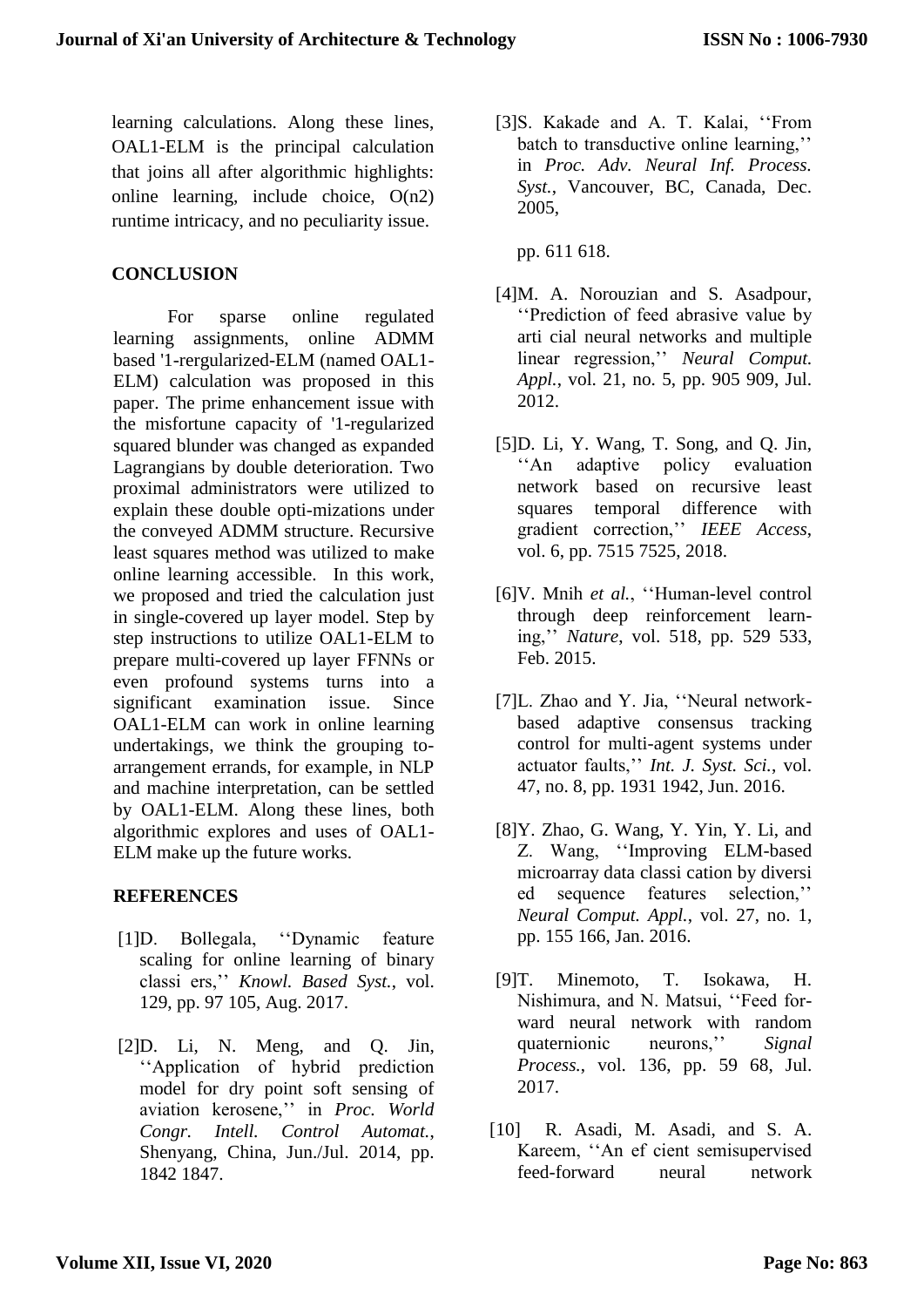clustering,'' *Artif. Intell. Eng. Des. Anal. Manuf.*, vol. 30, no. 1, pp. 1 15, Dec. 2014.

- [11] S. Seshagiri and H. K. Khalil, ''Output feedback control of nonlinear systems using RBF neural networks,'' *IEEE Trans. Neural Netw.*, vol. 11, no. 1, pp. 69 79, Jan. 2000.
- [12] M. J. Er, S. Wu, J. Lu, and H. L. Toh, ''Face recognition with radial basis function (RBF) neural networks,'' *IEEE Trans. Neural Netw.*, vol. 13, no. 3,

pp. 697 710, May 2002.

- [13] L. Xu, A. Krzyzak, and E. Oja, ''Rival penalized competitive learning for clustering analysis, RBF net, and curve detection,'' *IEEE Trans. Neural Netw.*, vol. 4, no. 4, pp. 636 649, Jul. 1993.
- [14] G.-B. Huang, Q.-Y. Zhu, and C.-K. Siew, ''Extreme learning machine: Theory and applications,'' *Neurocomputing*, vol. 70, nos. 1 3, pp. 489 501, 2006.
- [15] Y.-H. Pao, G.-H. Park, and D. J. Sobajic, ''Learning and generalization characteristics of the random vector functional-link net,'' *Neurocomputing*, vol. 6, no. 2, pp. 163 180, 1994.
- [16] S. Scardapane and D. Wang, ''Randomness in neural networks: An overview,'' *Wiley Interdiscipl. Rev. Data Mining Knowl. Discovery*, vol. 7, no. 2, p. e1200, Mar. 2017.
- [17] N.-Y. Liang, G.-B. Huang, P. Saratchandran, and N. Sundararajan, ''A fast and accurate online sequential learning algorithm for feedforward networks,'' *IEEE Trans. Neural Netw.*, vol. 17, no. 6, pp. 1411 1423, Nov. 2006.
- [18] H. Li, H. Zhao, and H. Li, ''Neural-response-based extreme learning machine for image classi cation,'' *IEEE Trans. Neural Netw. Learn. Sys.*, vol. 30, no. 2, pp. 539 552, Feb. 2019.
- [19] K. Rujirakul and C. So-In, ''Histogram equalized deep PCA with ELM classi cation for expressive face recognition,'' in *Proc. Int. Workshop Adv. Image Technol. (IWAIT)*, Chiang Mai, Thailand, Jan. 2018, pp. 1 4.
- [20] K. Yan, Z. Ji, H. Lu, J. Huang, W. Shen, and Y. Xue, ''Fast and accurate classi cation of time series data using extended ELM: Application in fault diagnosis of air handling units,'' *IEEE Trans. Syst., Man, Cybern., Syst.*, to be published.
- [21] Z.-X. Yang, X.-B. Wang, and P. K. Wong, ''Single and simultaneous fault diagnosis with application to a multistage gearbox: A versatile dual-ELM network approach,'' *IEEE Trans. Ind. Informat.*, vol. 14, no. 12,

pp. 5245 5255, Dec. 2018.

- [22] S. Li, Z.-H. You, H. Guo, X. Luo, and Z.-Q. Zhao, ''Inverse-free extreme learning machine with optimal information updating,'' *IEEE Trans. Cybern.*, vol. 46, no. 5, pp. 1229 1241, May 2016.
- [23] W. M. Czarnecki, "Weighted Tanimoto extreme learning machine with case study in drug discovery," *IEEE Comput. Intell. Mag.*, vol. 10, no. 3, pp. 19 29, Aug. 2015.
- [24] H. Wen, H. Fan, W. Xie, and J. Pei, ''Hybrid structure-adaptive RBF-ELM network classi er,'' *IEEE Access*, vol. 5, pp. 16539 16554, 2017.